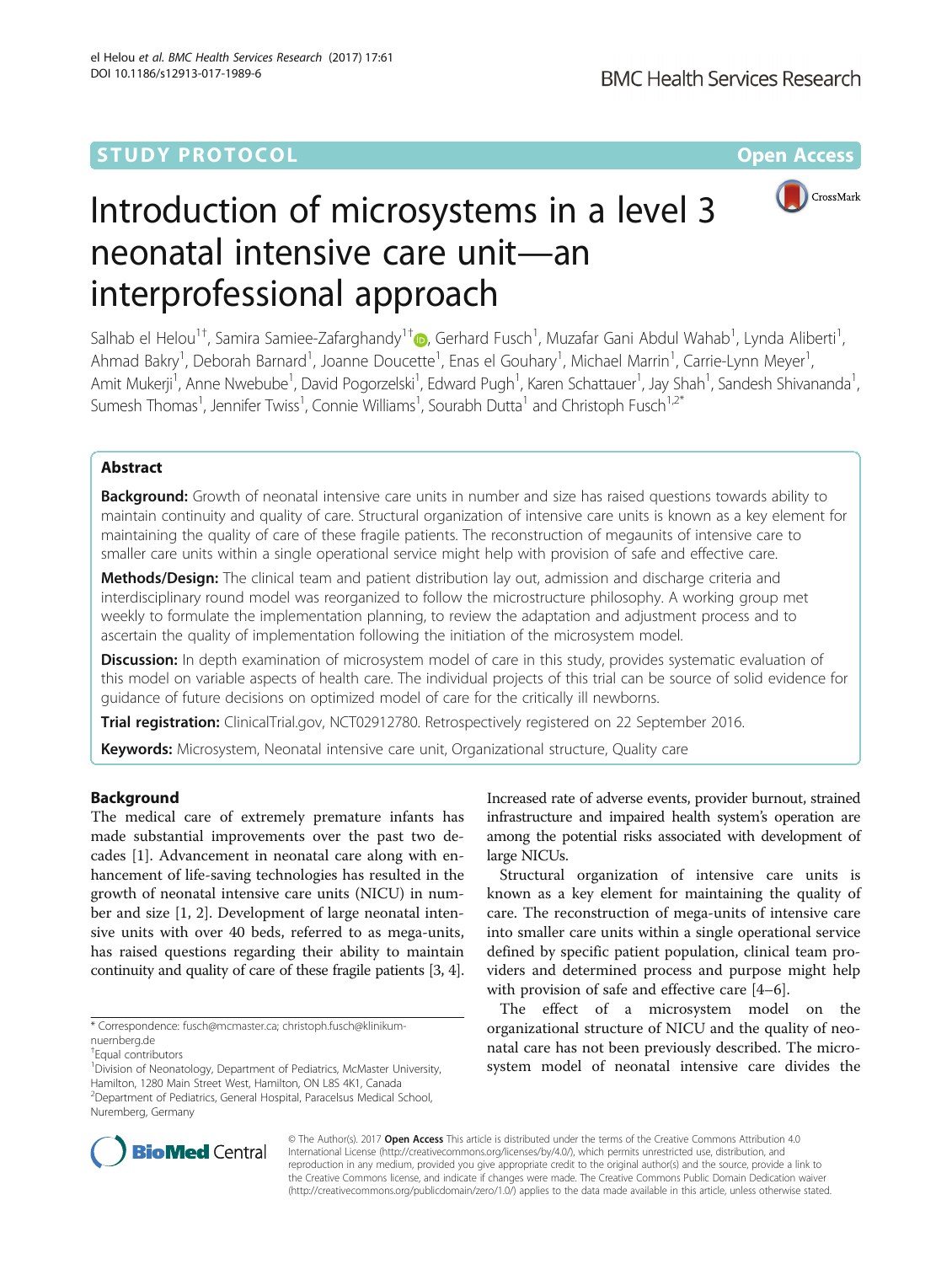<span id="page-1-0"></span>NICU to designated areas based on the acuity and complexity of the patient care. It also incorporates the patient's level of complexity of care so that adjusted nurseto-patient ratio can be applied to staffing distribution [[7\]](#page-6-0). This micro-structure philosophy is believed to facilitate the optimized staffing distribution and quality of care within large NICU's with varying levels of care needs and staffing expertise.

In spite of increasing awareness of potential benefits of a microsystem model of care, there is no evidence regarding the safety and efficiency of this organizational change in NICUs [\[3](#page-6-0), [5](#page-6-0)]. The NICU at McMaster Children's Hospital (MCH) was scheduled for a change from the standard model of care to the microsystem model on the 1st of January 2014. Hence, we aimed to prospectively examine the impact of this organizational change on the quality and efficiency of service delivery on certain key aspects of health care. We hypothesized that the introduction of a microsystem model of care would result in a decreased neonatal morbidity and mortality outcome along with the superior caregiver and health personnel satisfaction.

## Methods/Design **Setting**

## Patients

The NICU at MCH is a 47-bed, tertiary level facility, with approximate admission rate of 1200 infants per year. It is the level III referral center for a wide catchment area with over 27000 births annually. The rate of admission for infants with birth weight (BW) less than 1250 grams or 30 weeks gestational age (GA) is approximately 150 per year. The patient population of the NICU is composed of patients of high to moderate acuity and chronic complex infants.

## Clinical team

The clinical team at MCH is composed of four lines of service, including three neonatal intensive care service and one consultation service. The usual neonatal intensive care clinical team is composed of a neonatologist, nurse practitioners, a respiratory therapist, nursing staff and neonatal trainees. Nutritionists, occupational therapists and pharmacists attend patient round as per the patient-care need. In the standard model of care, the three neonatal teams were covering the three zones of NICU, which were identical in patient distribution and acuity (Fig. 1). The 12 neonatologists and their randomly assigned medical team members were rotating through the three zones during two-week service periods. In the microsystem model, we divided the 12 neonatologists into three groups, assigning each group to one microsystem zone for a period of 1 year. Each microsystem team was assigned to one microsystem zone (details described later). The four neonatologists in each group were scheduled for rotation through their microsystem team for the one-year period. The consistency of medical trainees and allied health members of each microsystem team was also maintained on a monthly schedule.

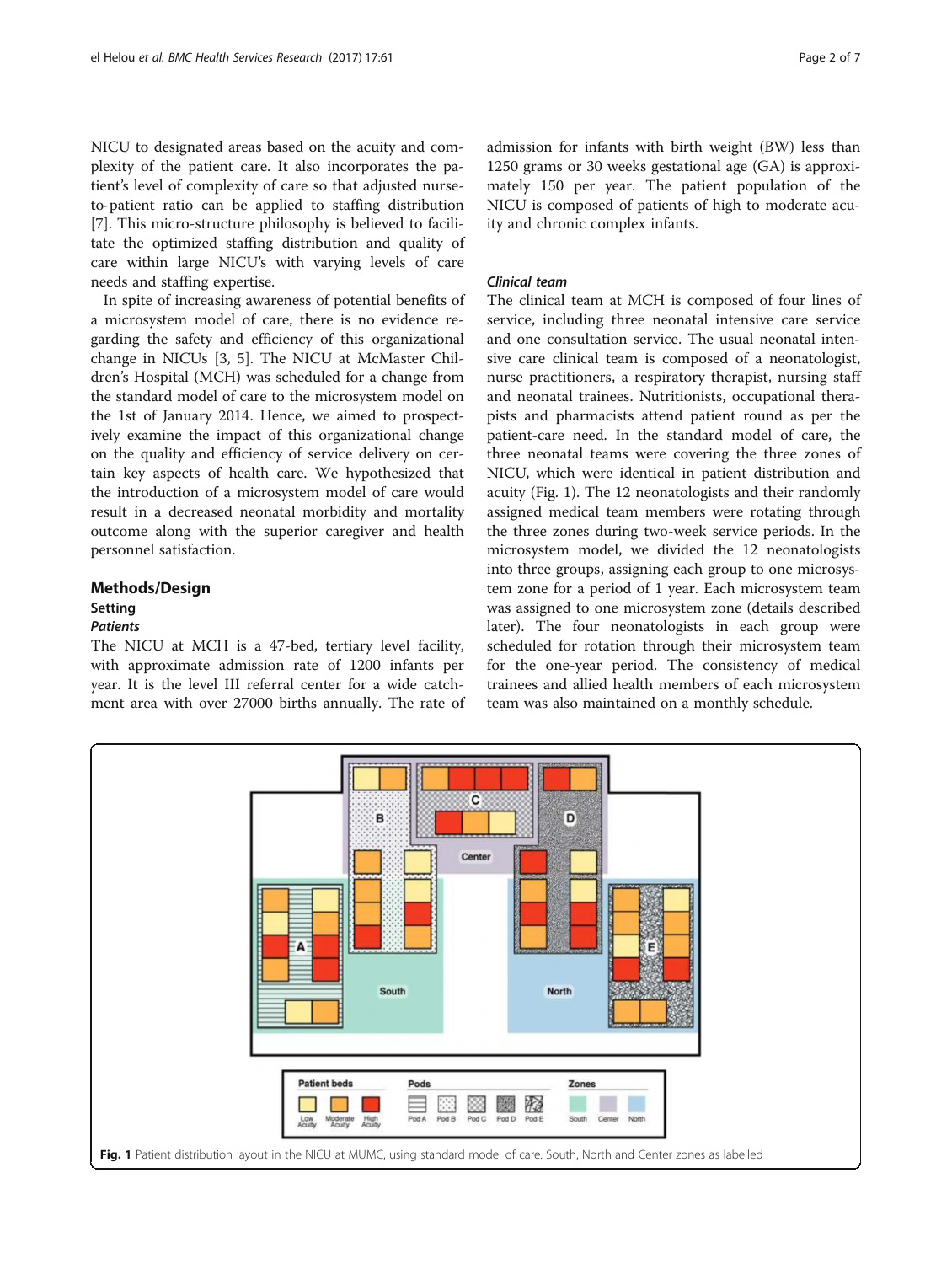The responsibilities of the fourth line of service, includes coverage of labor and delivery and attendance at high-risk deliveries, providing outpatient and inpatient maternal fetal medicine consultations and scheduled teachings. This remained consistent through pre and post implementation of microsystem model. The on call neonatologist covers weekends and night shifts.

## Working group for implementation of microsystem model of care

The working group consisted of nine health care professionals including three neonatologists, one nurse practitioner, one clinical leader, two managers and two research coordinators, who met weekly between January 2013 until May 2014 to develop the implementation planning. The details of implementation planning are described in the process and pattern section. Following implementation in May 2014, the group continued to meet weekly in order to review the adaptation and adjustment process, ascertain the quality of implementation and address emerging needs of parents or providers.

## Process and pattern

For the purpose of creating three microsystem units, we established a new layout for patient distribution in NICU, admission and transfer criteria, team structure, interdisciplinary rounds model and a staffing model for each microsystem unit.

#### Patient distribution layout

The NICU is comprised of four separate vertical alleys (pods A, B, D and E) and one horizontal alley (pod C). Each of the vertical alleys and the horizontal alley accommodate 10 and seven patient beds respectively. Prior to the introduction of microsystem model, the NICU was following the standard model of care in which the extremely sick infants were interspersed between the less sick ones (Fig. [1](#page-1-0)). The NICU was divided into three separate zones (south, center and north), consisting of variable distribution of acute and chronic patients. South, center and north zones covered pod A and the front area of B, pod E and front area of D and pod C with the back areas of pod B and D, respectively. Upon change to the microsystem model of care, we assigned pod A, B and C of the NICU to the moderate to high acuity admissions, with anticipated 60% high acuity rate, and the remaining of NICU to the low to moderate acuity patients (Microsystem model 1) (MM1). This pattern remained consistent until 1st of November 2014, when microsystem model 2 (MM2) was introduced. The change from MM1 to MM2 occurred in response to the census and acuity review, which demonstrated close to 90% high acuity rate in the moderate to high acuity zones of NICU and a concurrent increase in the overall

admission rate. We thus modified the model to expand the acute zones of NICU and assigned pod A, B and D to the moderate to high acuity admissions and pod C and E to the low to moderate acuity zones (Figs. [2](#page-3-0) and [3\)](#page-3-0).

## Admission and transfer criteria

We defined the criteria for admissions to moderate to acuity acuity zones *a priori* as any of the following:  $\leq$ 30 weeks GA,  $\leq$  1250 gram BW, on invasive ventilation, continuous positive airway pressure (CPAP) ≥7 cmH2O, fraction inspired Oxygen (FiO2)  $\geq$  30%, inotropic support, invasive monitoring, defined as an arterial or central venous or intracranial pressure monitoring, hypoxic ischemic encephalopathy, suspected pending cardiorespiratory or neurologic instability, postoperative status and need for  $\geq 1:2$  nurse-patient ratio of nursing care.

We defined an infant eligible for transfer to the low to moderate acuity zones once the infant met all the following transfer criteria: Current weight ≥ 1000 grams, extubated for  $\geq 36$  h, CPAP < 7 cmH2O, FiO2 < 30%, not on inotropes, not on invasive monitoring, Feeds >  $100$ mls/kg/day and need for  $\leq 1:3$  nurse-patient ratio. Any infant who did not meet the moderate to high acuity admission criteria was admitted to the low to moderate acuity pods. Infants with increasing support needs at any point during their hospitalization, meeting any of the admission criteria to the moderate to high acuity areas, required retransfer to these zones. Furthermore, as part of daily bed management process, infants ready to transfer to the low to moderate acuity zones were identified.

#### Interdisciplinary round model

We formulated a new model of structured interdisciplinary bedside rounds for each microsystem unit. We specified start and end times so that presence of multidisciplinary team members could be ascertained. We introduced a new rounds template to standardize report structure and quality. The anticipated structure would allow all team members to exchange perspectives and develop a clear plan. For the purpose of optimizing communication, the bedside nurse initiated the report by providing a short background on the newborn along with highlights of the overnight course. The respiratory therapist, nutritionist and all other involved allied team members contributed to the care by providing relevant information and creating the plan of care. The medical team then formulated the final plan incorporating all inputs.

### Model calculations on workload and patient transfers

The nurse-patient ratio in the standard model of care was a mandated 1:2 ratio. Upon changing to a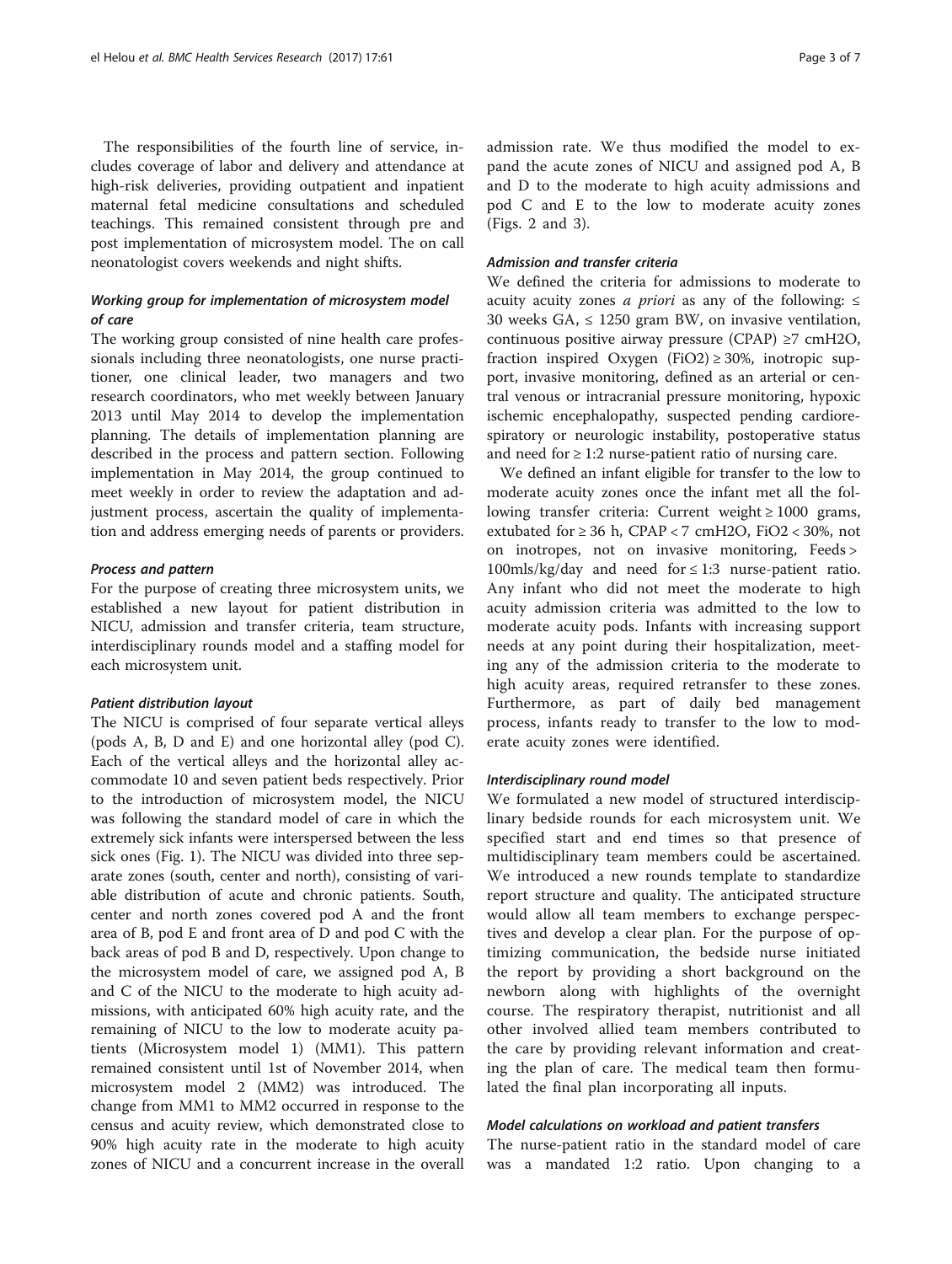<span id="page-3-0"></span>

microsystem model of care, we changed to an adjusted nurse-patient ratio model, with a maximum 1:2 nurse-patient ratio in moderate to high acuity zones and 1:3.5 nurse-patient ratio in low to moderate acuity zones. To predict the change in nursing workload and number of internal patient transfers as a result of

the change to a microsystem model of care, we used patient data from the two-month period of November and December 2013 when the standard model of care was in place. We used Winnipeg Assessment of Neonatal Nursing Needs Tool (WANNNT) to perform a model calculation on nursing workload and patient

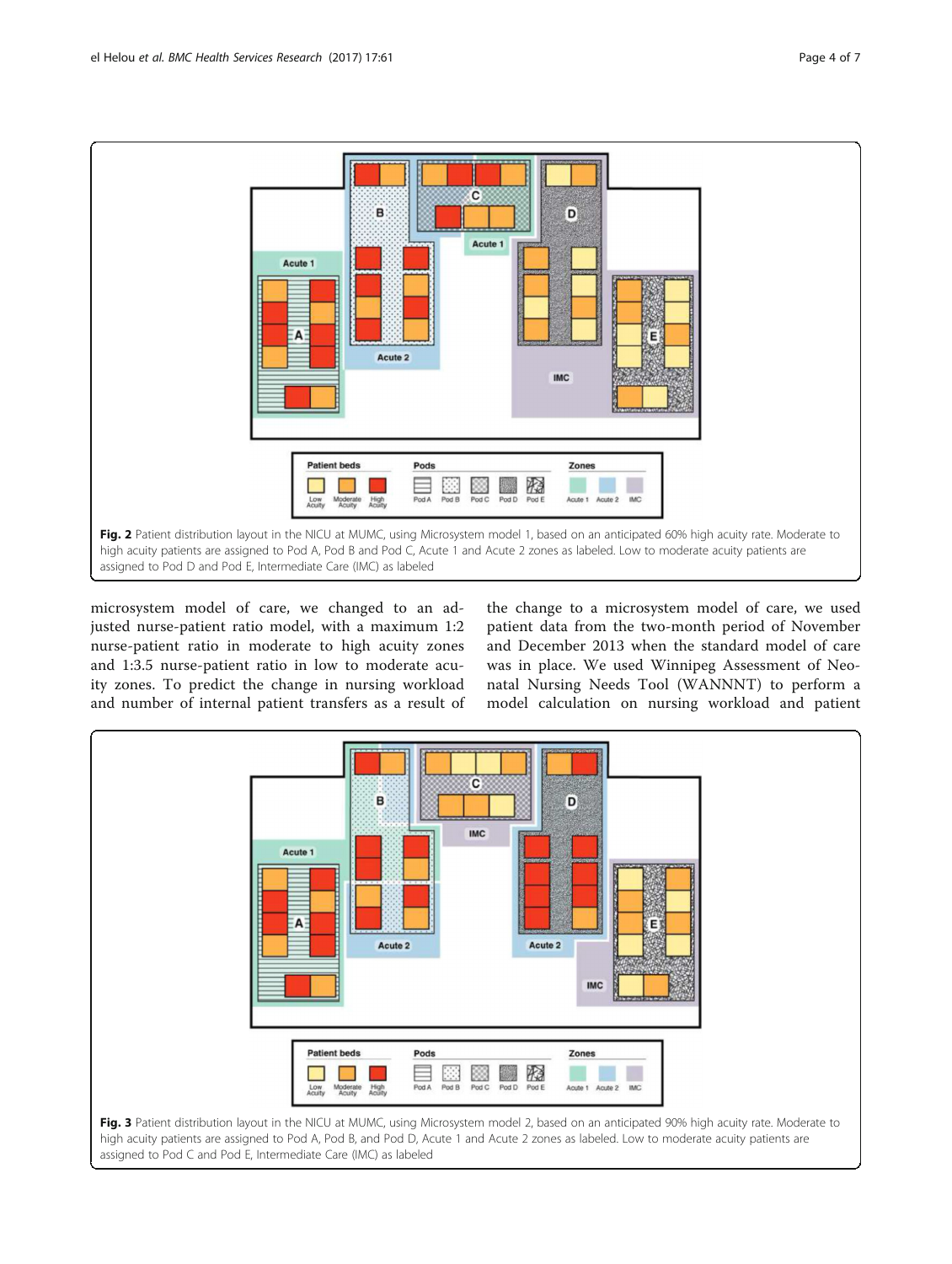transfers simulating the proposed microsystem model into existing data [[8\]](#page-6-0).

## Purpose

We planned this prospective longitudinal research trial to examine the efficacy of the microsystem model in 4 major areas of health care. We assigned a full time study coordinator to this project so that quality and timely prospective data collection could be reassured. We arranged for weekly meetings of the inter-professional research group specific to development and progress of our research projects. We developed clear prospective

plan for data gathering and continuously monitored its accuracy. Data was gathered in the following four areas of health care: 1. patient domain; 2. health care domain; 3. process of care domain; 4. administrative domain. We identified 12 individual projects under the above domains (Table 1). For each outcome we compared the four-month period prior to microsystem implementation to the four-month period after the establishment of the microsystem model. We did not include data during the initial three-month of microsystem introduction (January- March) so that the bias associated with the transition period could be avoided. The results for most

Table 1 Prospective longitudinal research trial on the effect of microsystem model on variable aspects of health care. (last updated on Oct 25th, 2016)

| Title                                                                                   | Description                                                                                              | Sample Size <sup>a</sup>                          | Stage of study                                                                                                           |
|-----------------------------------------------------------------------------------------|----------------------------------------------------------------------------------------------------------|---------------------------------------------------|--------------------------------------------------------------------------------------------------------------------------|
| Effect of microsystem model of care on:                                                 |                                                                                                          |                                                   |                                                                                                                          |
| Administrative domain                                                                   |                                                                                                          |                                                   |                                                                                                                          |
| 1. Overarching paper                                                                    | The objective, framework and purpose<br>of the study                                                     | <b>NA</b>                                         | Intervention completed in May 2014, manuscript<br>submitted                                                              |
| 2. Prediction of parental stress in<br><b>NICU</b>                                      | Correlation of salivary cortisol level and<br>questionnaire in predicting stress level                   | 150                                               | Data analysis in progress, poster presented                                                                              |
| 3. Health care administration pre<br>and post microsystem                               | Cost, length of stay, patient flow in NICU<br>pre- and post-implementation of<br>microsystem             | 1 year pre- and<br>1 year post-<br>implementation | Data analysis in progress                                                                                                |
| Patient domain                                                                          |                                                                                                          |                                                   |                                                                                                                          |
| 1. Stress level of HCP, parents and<br>patients in NICU                                 | Salivary cortisol level in HCP, parents<br>and patients                                                  | 150                                               | Samples analysed, correlation analysis in progress                                                                       |
| 2. Parental stress in NICU                                                              | Parent questionnaire                                                                                     | 150                                               | Data analysis in progress                                                                                                |
| 3. Neonatal stress response and<br>long term outcome in infants<br>hospitalized in NICU | Correlation of salivary cortisol level and<br>long-term outcome                                          | 60                                                | Data analysis in progress                                                                                                |
| Health care domain                                                                      |                                                                                                          |                                                   |                                                                                                                          |
| 4. Short-term outcome of hospital-<br>ized infants in NICU                              | Incidence of ROP, BPD, NEC, sepsis, time<br>on invasive ventilator, blood transfusion,<br>length of stay | 200                                               | Data analysis in progress                                                                                                |
| 5. Nutrition and growth of<br>hospitalized infants in NICU                              | Time of feed initiation, time to full feed,<br>number of NPO days, weight gain                           | 200                                               | Data analysis in progress                                                                                                |
| 6. Long-term outcome of hospital-<br>ized infants in NICU                               | Neurodevelopmental outcome and<br>number of re-hospitalizations in the<br>graduates of NICU              | 200                                               | Data analysis in progress                                                                                                |
| Process of care domain                                                                  |                                                                                                          |                                                   |                                                                                                                          |
| 7. Primary care of hospitalized<br>infants in NICU                                      | Number of changes in the primary<br>health care professionals involved in the<br>care of infants         | 200                                               | Data analysed, draft of manuscript prepared,<br>submission pending on acceptance of<br>manuscript #1 (overarching paper) |
| 8. Workload of health care<br>professionals                                             | Number of bed movements and nursing<br>workload distribution                                             | 1 year pre- and<br>1 year post-<br>implementation | Data analysed, draft of manuscript prepared,<br>submission pending on acceptance of<br>manuscript #1 (overarching paper) |
| 9. Health environment in NICU                                                           | Noise level in NICU environment                                                                          | 1 year pre- and<br>1 year post-<br>implementation | Data analysed, draft of manuscript prepared,<br>submission pending on acceptance of<br>manuscript #1 (overarching paper) |
| 10. Use of resources in NICU                                                            | Laboratory, radiological and<br>microbiology resource use                                                | 1 year pre-and<br>1 year post-<br>implementation  | Data analysed, draft of manuscript prepared,<br>submission pending on acceptance of<br>manuscript #1 (overarching paper) |

HCP Health Care Professional, NICU neonatal intensive care unit, ROP retinopathy of prematurity, BPD bronchopulmonary dysplasia, NEC necrotizing enterocolitis, NPO Nil per os

a Estimated sample size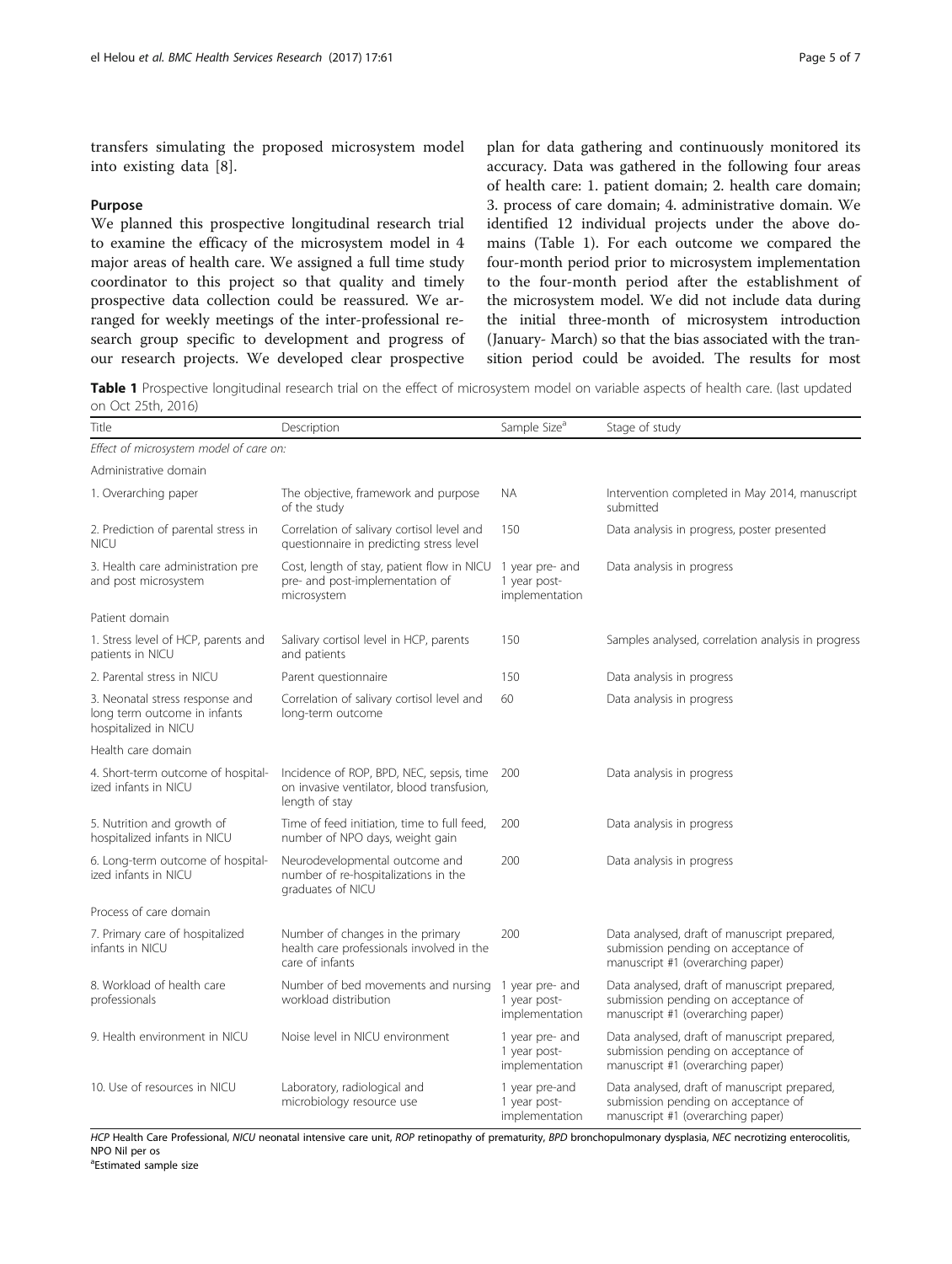administrative and process of care domain projects will be available in spring 2017 with planned publication date of summer 2017. Results of the projects related to long-term outcomes, will be ready in fall 2017 with the following summer as planned publication date. The study protocol was approved by the Hamilton Integrated Research Ethics Board under ID# 12-417. The trial was retrospectively registered at Clinical Trials registry (@clinicaltrials.gov) under ID# NCT02912780.

## Study status

The 12 individual projects of this trial, are all currently ongoing. Each project is at a different stage, with some still collecting data and some going through data analysis.

## **Discussion**

In this prospective longitudinal quasi-experimental trial, we aimed to examine the efficiency and safety of establishing a microsystem model in a 47-bed level III NICU. This study is the first study of its kind, which prospectively planned the neonatal microsystem model of care in a large NICU to assess its potential risks and benefits in wide variety of aspects of health care. The prospective design of this trial helped us to address the identified characteristics of a high functioning microsystem through scheduled weekly meeting, inquiring feedback, providing information and continuing education so that essential elements of clinical microsystem could be maintained and positive culture could be fostered [[4](#page-6-0), [6\]](#page-6-0).

Loss of optimized teamwork and steady relationship, increase rate of serious occurrence reports and loss of communication might be among some potential risks of expansion of NICUs [[2\]](#page-6-0). The growing heterogeneous population of NICUs, present a challenge in providing care that is directed to their specific need. As NICUs enlarge in census, acuity and staff numbers, their structural organization demands prompt reevaluation. As part of adjustment to this growth, the move towards a small, structured patient care unit, along with a stable healthcare team, known as microsystem, appears as a promising option for the optimal provision of critical care in neonates. Using smaller units of care, microsystem optimizes the team members' partnership, teamwork and communication, all of which can result in improved specialized health care delivery [[9, 10](#page-6-0)]. A model of nursing team microsystems in a 50-bed level III neonatal intensive care unit showed increased family and nurses' job satisfaction following microsystem implementation [[3\]](#page-6-0). In a study of 23 tertiary-level NICUs, infants admitted to larger NICUs, with higher intensity of resource use, had significantly higher odds of a composite adverse outcome. Authors concluded that there is a need for in-depth examination of NICU microsystem model of care as it might provide the heterogeneous patient population of NICU with an enhanced clinically relevant care [[11](#page-6-0)]. Systematic evaluation of this model, on variable aspects of health care, is thus essential so that solid evidence for guidance of future decisions can be available. Furthermore, it is important to measure the potential impacts so that transition to the new system can be established in the most efficient manner [\[2](#page-6-0), [3](#page-6-0), [12](#page-6-0), [13](#page-6-0)].

As the bedside care of extremely sick newborn infants moves toward enhanced standardization, the role of internal organizational factors, in quality of care and patient outcome, becomes further clear. Results of the current trial will be of extreme importance in validating the role of clinical microsystem approach in the megaunits of neonatal intensive care.

#### Abbreviations

BW: Birth weight; CPAP: Continuous positive airway pressure; FiO2: Fraction inspired oxygen; GA: Gestational age; NICU: Neonatal intensive care unit

#### Acknowledgments

None

#### Funding

This work was performed with the funding support through an innovation grant provided by the Hamilton Academic Health Sciences Organization (HAHSO). Professor Fusch and Dr. Dutta received the innovation grant from the Hamilton Academic Health Sciences Organization (HAHSO).

#### Availability of data and materials

Not applicable.

#### Authors' contributions

All authors have read and approved the final version of the manuscript. SE: Had substantial contribution to conception and design of the study, setting and the implementation, general supervision of the research group and also critically revising the manuscript for its intellectual content. SSZ: Had substantial contribution to quality of implementation and setting of the study, drafting the manuscript and revising it critically for important intellectual content. GF, LA, AB, DB, JD, CM, DP, SS, ST, SD: Had substantial contribution to conception and design of the study, setting and the implementation and also critically revising the manuscript for its intellectual content. GAW, EEG, MM, AM, AN, EP, KS, JS, JT, CW: Had substantial contribution to the setting and the implementation of the study and also critically revising the manuscript for its intellectual content. CF: Had substantial contribution to acquisition of funding, conception and design of the study, setting and the implementation, general supervision of the research group and also critically revising the manuscript for its intellectual content.

#### Competing interests

The authors declare that they have no competing interests.

#### Consent for publication

Not applicable.

#### Ethics approval and consent to participate

The Hamilton Integrated Ethics Review Board (HIREB) at Hamilton Health Sciences approved the study. We obtained written informed consent from participants or their legal guardian. Participants or their legal representative were provided a copy of the signed consent. For studies that involved data from observed behavior or data that did not contain identifying information, informed consent was not deemed necessary.